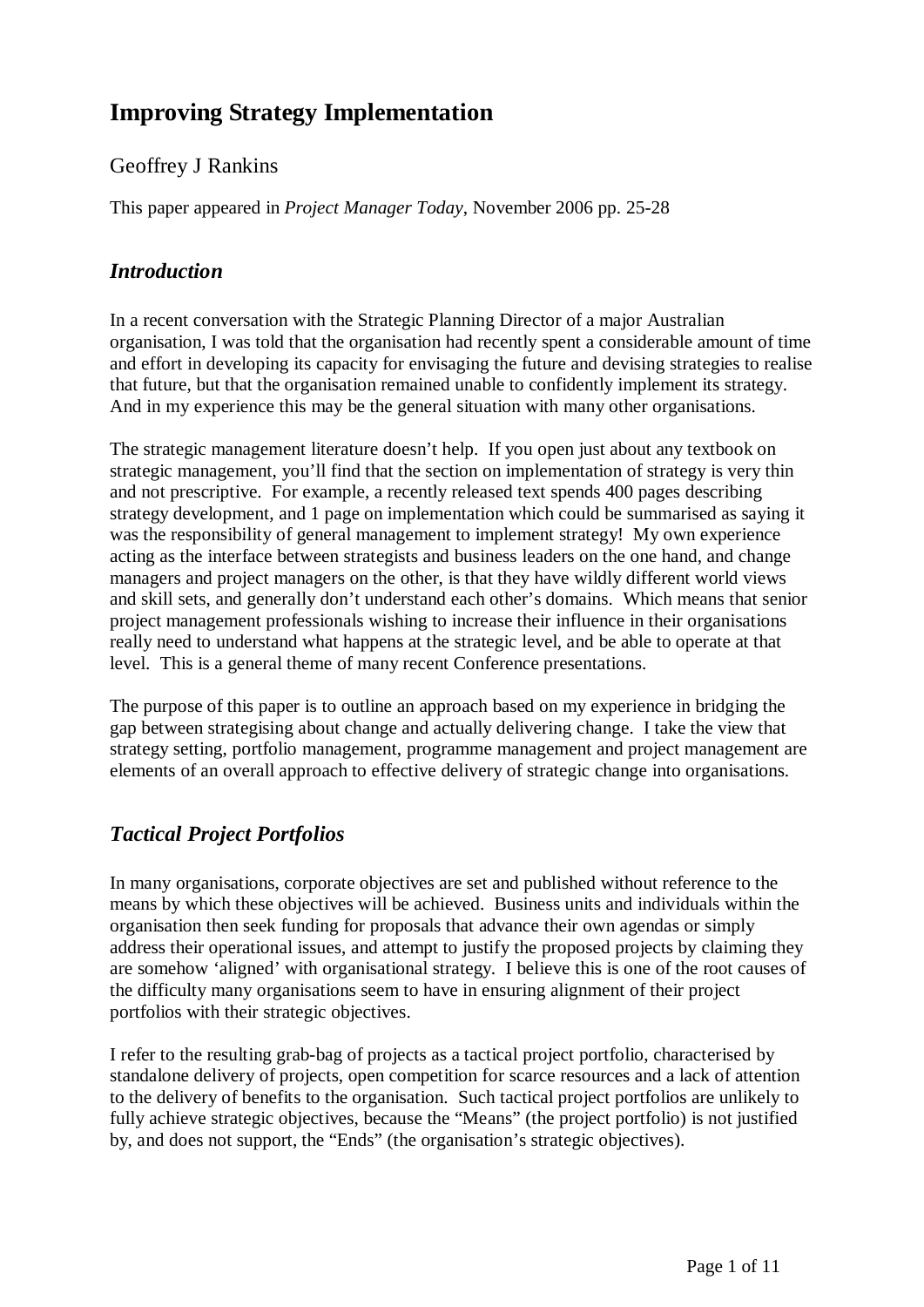

Figure 1 Tactical Project Portfolios

The point I'm making here is that strategists and project management professionals need an integrated approach to developing and implementing strategic change. I would claim that the most important projects in any organisation should derive from its strategic planning process, and that these projects need to be justified on the basis of the benefits that they will deliver to the organisation, not on an unverified claim that a project is somehow strategic.

# *Strategic Project Portfolios*

In my experience with strategic programmes with values up to AUD100Million, a better approach to implementation of strategy would be to introduce a strategic programme management framework.

When I use the word 'strategic programme' in what follows, I use the definition provided by the MSP (4) programme management method: "The coordinated organisation, direction and implementation of a portfolio of projects and activities that together achieve outcomes and realise benefits that are of strategic importance". (An aside: It's interesting to note that the Global Alliance for Project Performance Standards, which is developing global standards for project management competencies, has identified the term 'strategic program' as a distinct project management endeavour, with a current working definition not dissimilar to the definition used in MSP. Refer to www.globalpmstandards.org for more information.)



Figure 2 Strategic Project Portfolios

In this approach, strategic projects emerge from the strategic planning process, and the resulting strategic project portfolio is 'aligned' by design. Operational issues still need to be addressed, of course, but tactical projects to do this are clearly differentiated from strategic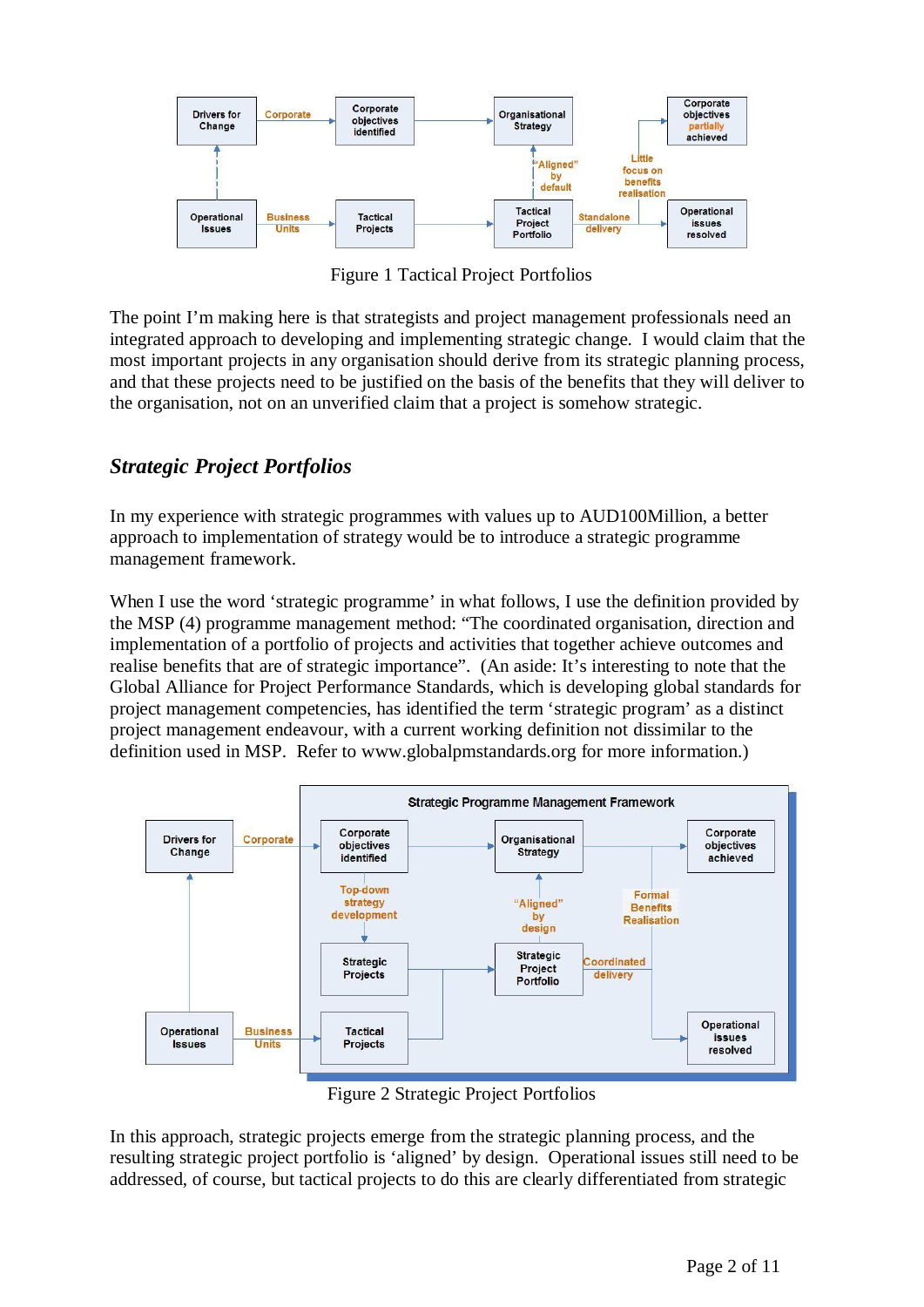projects in terms of priority, access to resources, justification requirements and management. Delivery of change is coordinated, and there will be a formal approach to benefits realisation. This is a more reliable approach to achieving strategic alignment, which is not something done after a tactical project portfolio has been defined, but is an integral aspect of project portfolio development. Or as Peter Drucker said: "The best way to predict the future is to create it".

An important point to note: activities at the strategic level are almost never sequential, even if you are using a process model that implies a serial flow. So in this diagram, we would expect to have to return to earlier boxes and rework aspects as new options are identified or the cost of some approaches is found to be unsupportable.

#### *The Balanced Scorecard Approach*

Kaplan and Norton (2) developed the Balanced Scorecard (BSC) approach in the early 1990s. It is used to clarify an organisation's vision and strategy and translate them into action. It serves as both a strategic and operational performance management system as well as a measurement system and communication tool. It explains where the organization's performance is now, what its goals are, and what the organization is doing in achieve those goals.

One of the things we seek when developing a project portfolio is some sort of balance. Usually by balance we mean balance between high and low risk projects, long and short term projects, tactical projects that deliver immediate returns and strategic projects that improve the capability of the organisation in the future. The BSC approach takes this to a higher level, by identifying four 'perspectives': Financial, Customer, Internal and Learning & Growth, as a means of ensuring organisations don't focus exclusively on financial measures. The organisation would seek to balance its strategic objectives across these 4 perspectives. And if the organisation has adopted a programme management approach, we should see all of these 4 perspectives reflected in the strategic project portfolio.



Figure 3 Balanced Scorecard Perspectives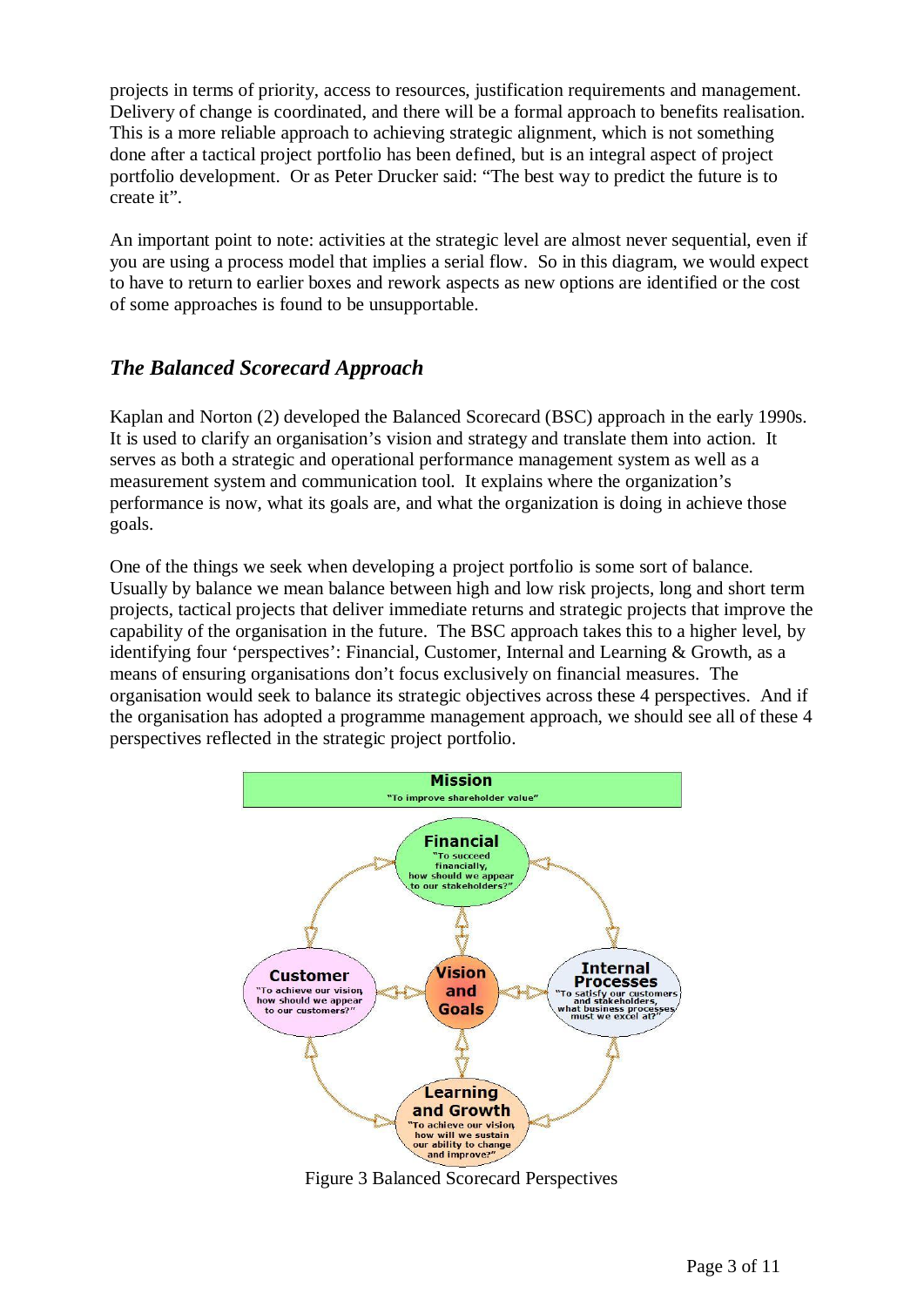More recently, the BSC approach has been reconfigured to recognise the differences between for-profit organisations on the one hand, and governments and not-for-profit organisations on the other. The profit motive is not present in governments and not-for-profit organisations, which generally are more concerned with providing services to clients within budgetary and political constraints. The point here though is that regardless of differences in emphasis in different organisational types, it is still important to maintain a balance of objectives across these perspectives.

Another key element of the BSC approach is the Strategy Map, and extension of the BSC approach developed by Kaplan (3). Strategy Maps are a way of presenting a high-level view of an organization's strategy in a graphical manner, and providing a language in which executives can describe their strategy.



Figure 4 Strategy Map

In Figure 4, the 4 BSC perspectives are shown as horizontal colour bars. I've also shown two themes – Revenue Growth and Productivity Improvement – supporting an overall strategic objective of Increased Revenue. Within each theme, there are many objectives, arranged according to the BSC perspective to which they most closely relate. So we can graphically check for balance across the perspectives, and validate the logic chain implied by the links between objectives.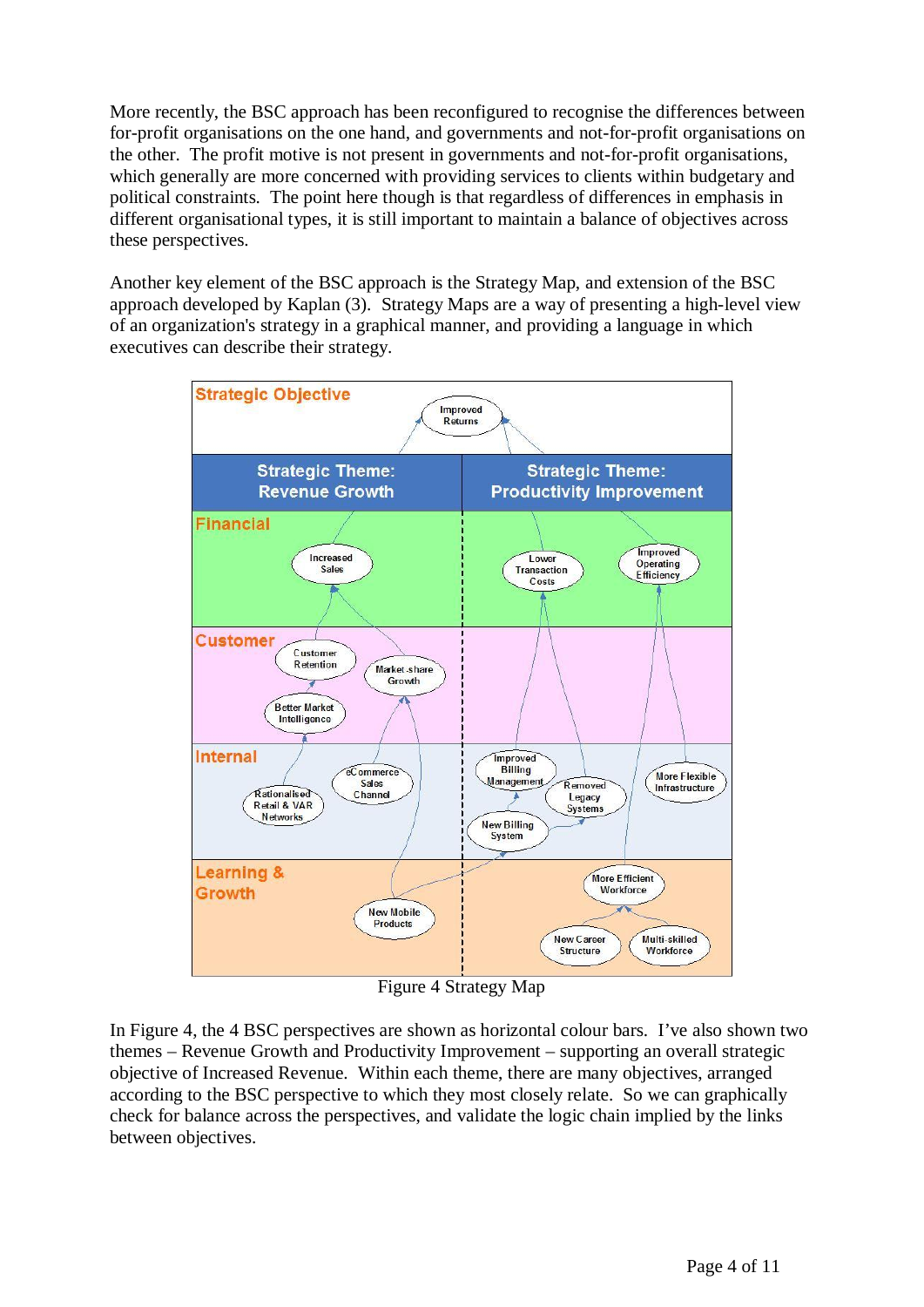The BSC approach then proceeds by associating with each objective on the Strategy Map, a series of measures and targets, and by identifying the initiatives that relate to this objective. Finally, the BSC approach cascades objectives and measures down to business units, teams and even individuals.



Figure 5 Strategy Map and Implementation

So now we have a better picture. The balanced scorecard approach starts with a set of strategic objectives which an organization must achieve in order to succeed. Supporting each strategic objective are goals called performance objectives that must be met in order to achieve the desired results. Associated with these objectives are performance measures – what is measured to determine success or progress in each performance objective. And the initiatives provide the link into the domain of project management professionals.

Following from the mantra "if you can't measure it, you can't manage it", the BSC approach provides executives with increased confidence that each of objectives on the Strategy Map is achievable and can be managed.

What we don't know is the relative contribution of each initiative to the objective. If our measurements show we're missing targets, the Strategy Map may not be of help in causal analysis. And we can't use the Strategy Map for impact analysis – for example if we decide to cancel one of the initiatives, what is the impact on the overall strategic objective? And it remains unclear how the measures, targets and projects can be guaranteed to ensure achievement of strategic objectives, given the way these elements are developed in practice.

This is why I was motivated to think about better ways of integrating strategy development with implementation planning, and generally reflecting progress towards achievement of strategic objectives. Which brings us neatly to the concept of Benefits Models.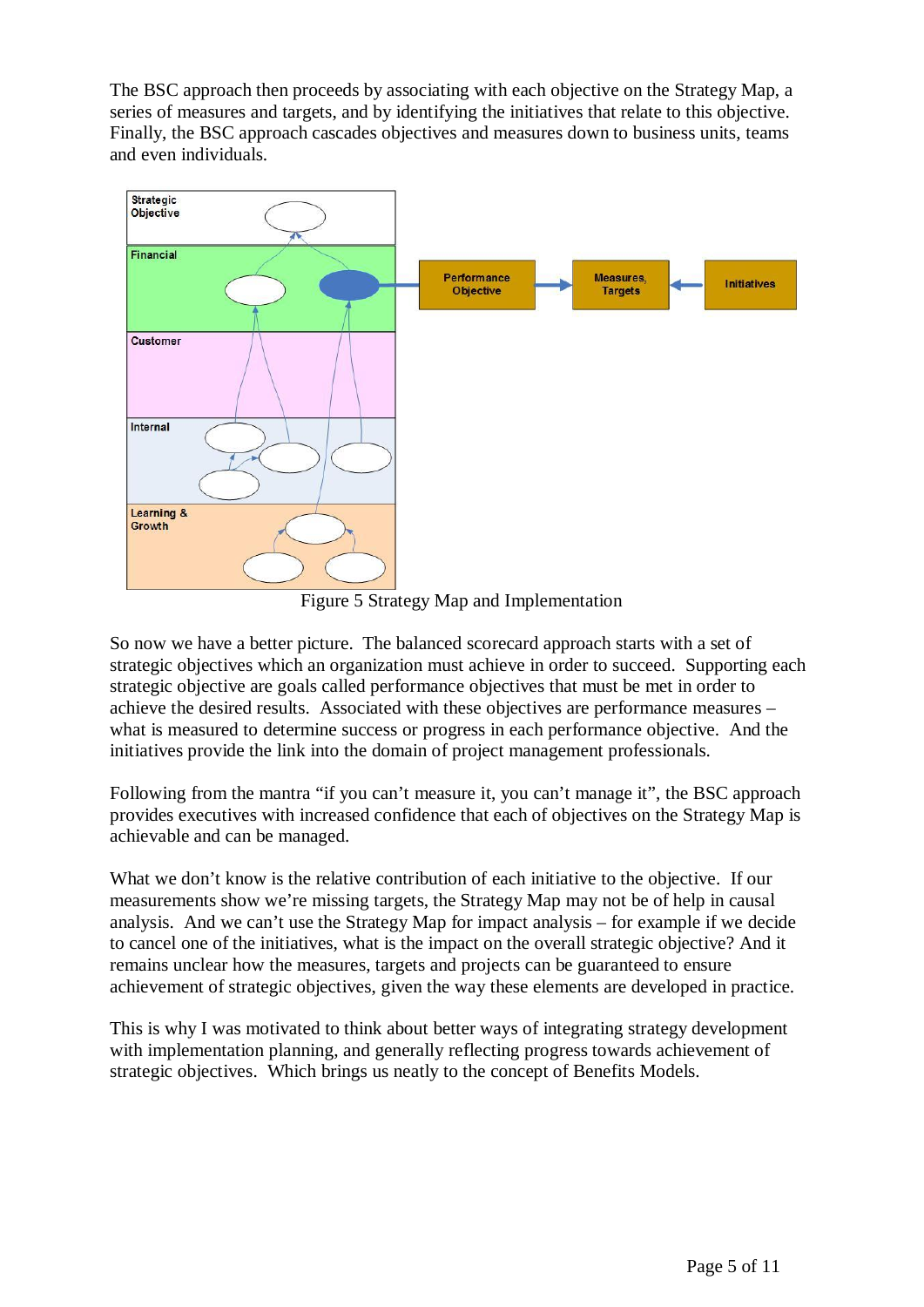#### *Benefits Models*

The paradigm that says that if a project is managed properly then business benefits will automatically accrue is fundamentally wrong. In the real world, benefits do not materialise unless you understand and proactively manage the process to achieve them. Which is why a well-run project can still be regarded as a failure by senior management if the organisation can't achieve a return on its investment in the project.

This dilemma, which relates also to the conflict in world views between senior managers and project managers, has prompted at least three separate approaches:

- Benefits Models first emerged as Results Chains in the method developed by John Thorp and others with the DMR Consulting Group (now Fujitsu Consulting) from the early 1990s.
- They also appeared as Benefits Dependency Networks in the work of John Ward and his colleagues at the Cranfield School of Management in the UK from the late 1990s.
- The MSP programme management method was developed by the UK Office of Government Commerce and originally released in 1999, with a third release due next year. It is a robust framework that is now used world-wide. MSP uses benefits as the thread bringing together all of the work of programme management. A central element of the MSP method is the Benefit Map.

So what does a Benefits Model look like? Figure 6 shows a benefit model as it might be developed during programme definition activities under the MSP method.



**Benefits Dependency Network** 

#### Figure 6 A Benefit Model

We can see a flow from strategic drivers on the left, through objectives to the outcome benefits that will be used to justify the programme in its business case. We see a network of intermediate and output benefits arising out of the operational use of the capabilities delivered by enabling projects and other initiatives. (Note the use of John Smyrk's 'output' and 'outcome' terminology.)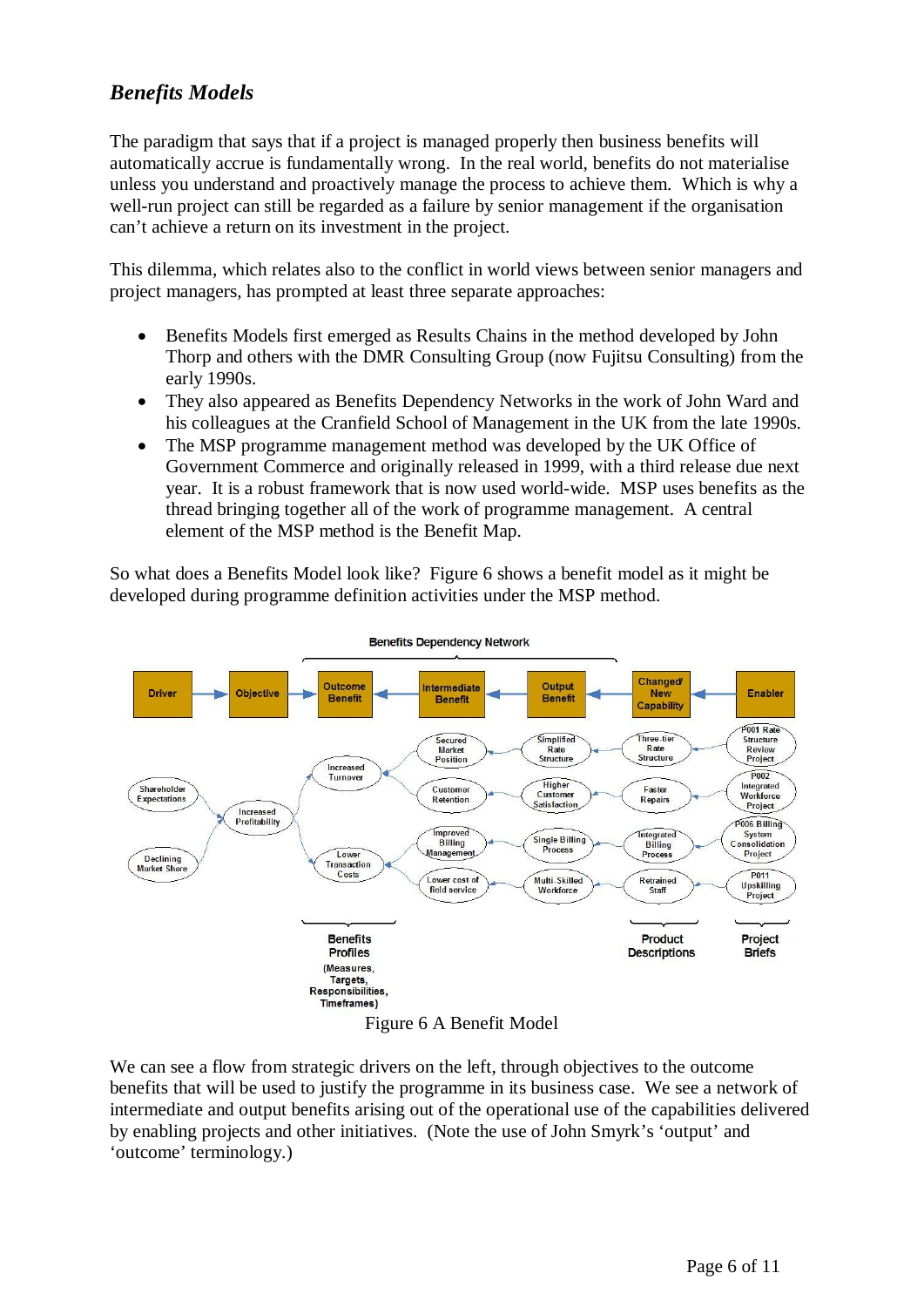The MSP method moreover provides greater clarity than is supported by a Strategy Map. Each of the key outcome benefits is defined in great detail in a document called a Benefit Profile, which includes not only the relevant measures and targets, but also assigned responsibilities, activities and timeframes required for operational realisation of the benefit. Each key capability to be delivered by the enabling initiatives is defined in a Product Description. Each enabling project is defined in a Project Brief. The method requires consistency between all of these definitions. The contribution of each of the initiatives to outcome benefits and to overall objectives is also determined or at least agreed.

Like a Strategy Map, the Benefits Model provides senior management with greater confidence that the programme will deliver the things that they are really interested in – namely benefits – potentially before they approve commencement of any projects under the programme. And in fact, senior management is provided with greater confidence that their overall strategy is achievable before they publicly commit to it.



Figure 7 Stepwise Refinement

So now the question arises, how do we develop the benefits model and identify projects in a top-down manner?

Figure 7 illustrates how this is done under the MSP method through a process of stepwise refinement. Once corporate objectives have been identified, we can think about the benefits that will need to be realised along the way, the new or changed capabilities that will be required in operational environments to underpin these benefits, and the projects that will be required to deliver these capabilities.

The steps down the left leg of the diagram encourage organisations to take the time to surface and discuss issues and options, to develop knowledge around these options and alternative approaches, and to build consensus around the selected approaches. Organisations that jump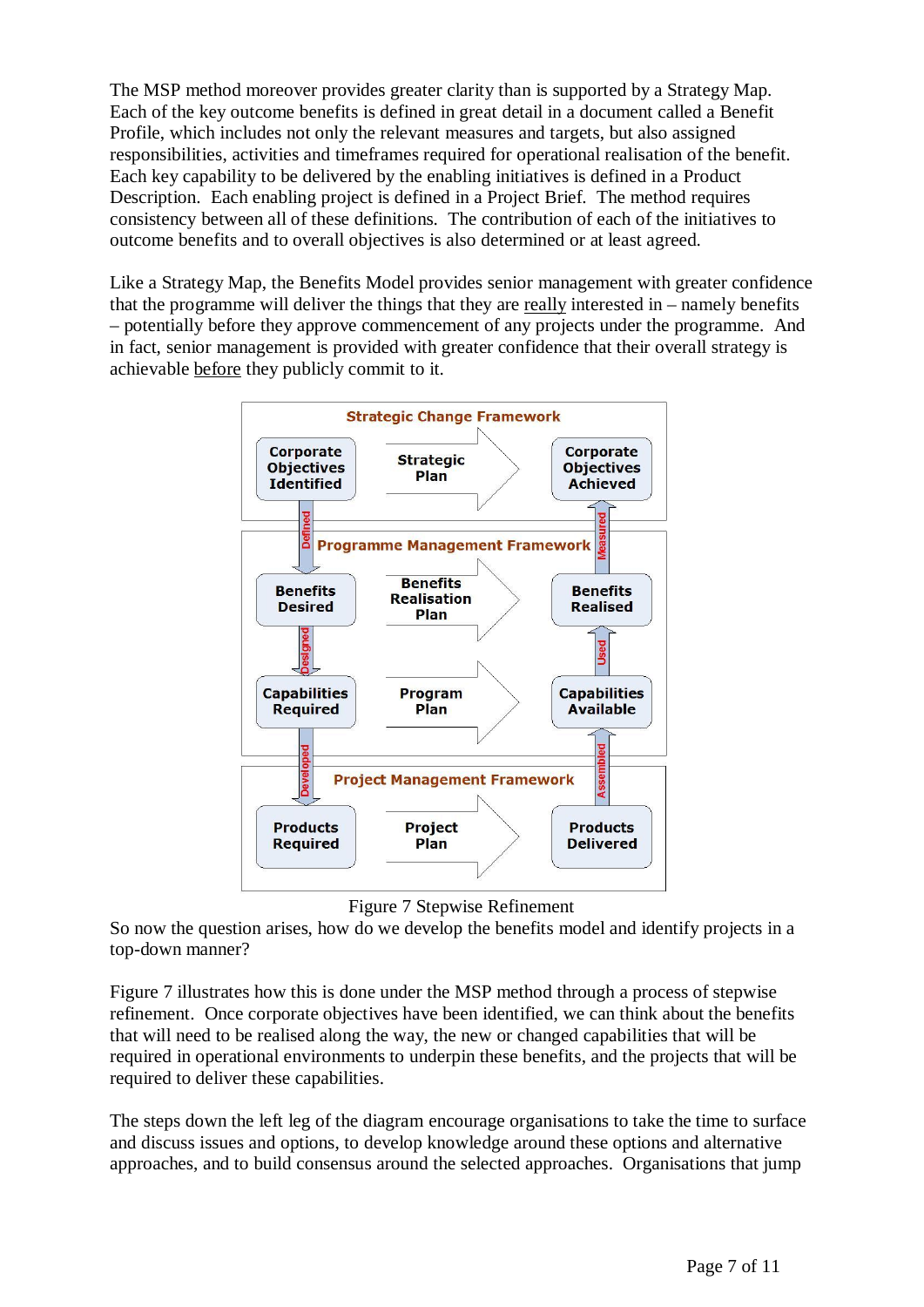straight from their strategic objectives to a project portfolio without taking the time and putting in the effort to go through this process risk implementing a tactical project portfolio that may not achieve organisational objectives.

Overall, we would have had to do more in the way of upfront analysis to generate the detail required in the set of interlocking plans shown, but our payoff is that we will have greater understanding of the 'what', 'how' and 'when' aspects of strategy implementation. Once the implementation programme has been approved, we can proceed up the right hand leg.

And I make the point again that in reality this process of stepwise refinement is unlikely to be sequential. As options are evaluated and rejected, or new or better approaches are thrown into the mix, we'll be going back over previously developed elements, potentially at every stage until all of our strategic objectives have been achieved.

#### *Integrating Strategic Planning and Implementation*

Now I want to position the previous considerations within the context of a strategic change framework and build up a model for integration of strategic planning and strategic programme implementation. Figure 8 provides the skeleton of such a framework, identifying the high level phases used in many organisations, and the state descriptions that are developed.

Most organisations start out by assessing where they are and what opportunities are available to them, then working out where they want to be at some time in the future. As implementation progresses through high-level planning and the cascading of plans and measures to lower levels of the organisation and greater levels of detail, senior management will periodically evaluate the current status and reassess current approaches to reaching their goals. These activities are represented at a high level by the row of boxes along the top of Figure 8. This seems simple enough, but as they say, "the Devil's in the detail." So let's drive down a level to consider the sorts of activities that might be undertaken during each phase.

| <b>Assessing</b>                                                                                                                                              | <b>Envisioning</b> | <b>Scoping</b>                   | Linking                                       | <b>Planning</b>                                       | <b>Cascading</b>                            | <b>Measuring</b><br>and<br><b>Monitoring</b> | <b>Evaluating</b>       |  |  |  |  |
|---------------------------------------------------------------------------------------------------------------------------------------------------------------|--------------------|----------------------------------|-----------------------------------------------|-------------------------------------------------------|---------------------------------------------|----------------------------------------------|-------------------------|--|--|--|--|
| <b>SWOT</b><br>Analysis                                                                                                                                       | Mission            | Gap<br>Analysis                  | Linkages:<br>Objectives to<br><b>Outcomes</b> | Performance<br><b>Measures</b> and<br>Targets         | <b>Communication</b>                        | Progress<br><b>Measures</b>                  | Performance<br>Analysis |  |  |  |  |
| Project<br>Portfolio<br>Review                                                                                                                                | Vision             | Strategic<br><b>Objectives</b>   | Strategy<br>Map                               | Realign current<br><b>Project Portfolio</b>           | <b>Business</b><br>Unit<br>Plans            | <b><i><u>Executive</u></i></b><br>Dashboard  | Review /<br>Revise      |  |  |  |  |
|                                                                                                                                                               | Values             | High-level<br><b>Action Plan</b> |                                               | <b>Identify &amp; Align</b><br><b>New Initiatives</b> | $F$ eam $\&$<br>Personal<br><b>Measures</b> | Balanced<br>Scorecard                        | Interventions           |  |  |  |  |
|                                                                                                                                                               | Strategic<br>Goals |                                  |                                               | Strategy<br>Implementation<br>Plan                    |                                             |                                              | Adaptations             |  |  |  |  |
| $As - 1s$<br><b>State</b>                                                                                                                                     | To-Be<br>State     |                                  |                                               |                                                       |                                             |                                              | Current<br>State        |  |  |  |  |
| Executive Involvement and Control                                                                                                                             |                    |                                  |                                               |                                                       |                                             |                                              |                         |  |  |  |  |
| <b>Balanced</b><br>Organisational<br>Challenged<br>Legend:<br><b>Phases</b><br><b>Activities</b><br>Scorecard<br><b>States</b><br><b>Elements</b><br>Elements |                    |                                  |                                               |                                                       |                                             |                                              |                         |  |  |  |  |

Figure 8 Strategic Change Framework based on BSC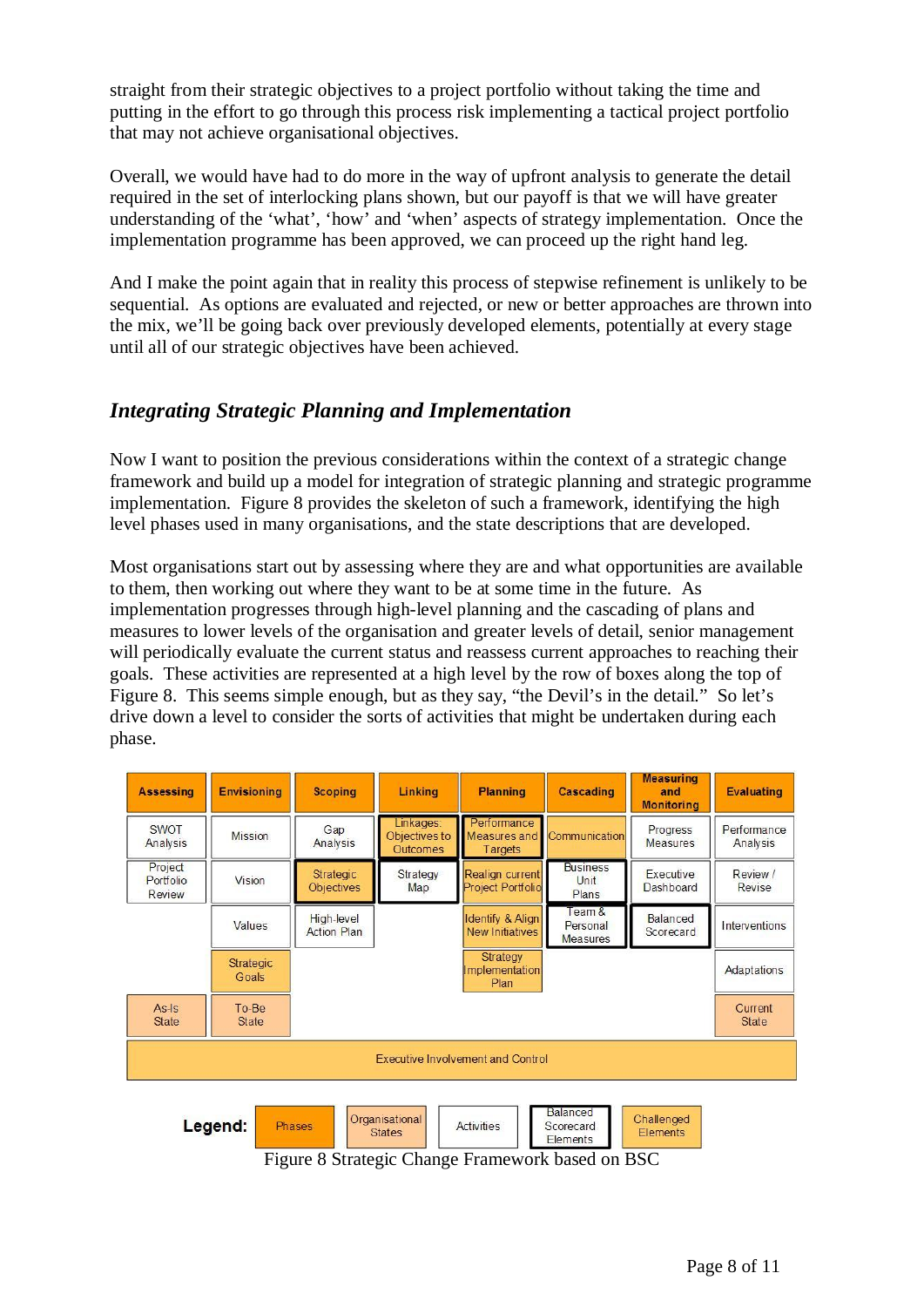At the left, we see the familiar SWOT Analysis and Vision/Mission development activities of strategic management texts, as well as implementation and oversight activities which tend to be glossed over in many of these texts.

Now let's start to weave together the threads I've introduced so far. We can see the elements of the BSC approach introduced earlier (outlined in bold boxes): objectives, Strategy Map, measures and targets, as well as the cascading plans and responsibilities. Now we see the primary value of the BSC approach: it provides a high level road map and control structure across the strategy implementation 'desert' of strategic management texts. The Strategy Map reflects the outcomes of strategy planning, and the Balanced Scorecard itself acts as a means for tracking progress.

A recent survey identified four aspects of strategic management as being most often troubled (highlighted in yellow in Figure 9):

- Establishing realistic goals in terms of objectives and timeframes
- $\bullet$  Aligning projects to the overall strategy
- $\bullet$  Ensuring executive involvement
- Communicating mission and purpose to the wider organisation

These aspects to some degree reflect my previous observation: that too little time is spent in ensuring that the overall strategy is realistic and implementable before the strategy is published. This reflects limited management time commitment, implicit disagreement on priorities and an ineffective implementation management regime.

Again, many texts on strategic management say that implementation is the most difficult part of the process, and the fact that most of the boxes in the implementation phases of the framework are highlighted simply reinforces this. Also, notice that there is no guidance given on how to go about identifying and aligning new initiatives. Again, the risk is that you'll end up with a tactical project portfolio.

Now we can bring in the elements of a strategic programme management framework. I've superimposed the key programme identification and definition elements of the MSP method (the green boxes in Figure 9 below) over the strategic change framework we've just developed. (Note: I haven't shown the portfolio management and benefit management aspects of MSP)

There are some interesting features to be noted:

- The information flow and control aspects afforded by the BSC approach are supported by the benefits thread MSP model, which begs the question: do we need both approaches?
- The yellow arrows indicate that there is a high level of integration between the strategic visioning and scoping elements and the programme scoping and defining elements. This ensures that the programme as a whole is aligned with strategy.
- $\bullet$  Alignment of the project portfolio is not an issue because under MSP, alignment is a natural outcome of the process of project portfolio development.
- During programme definition and implementation, executives are involved in oversight at a high level, or in governance roles at a lower level.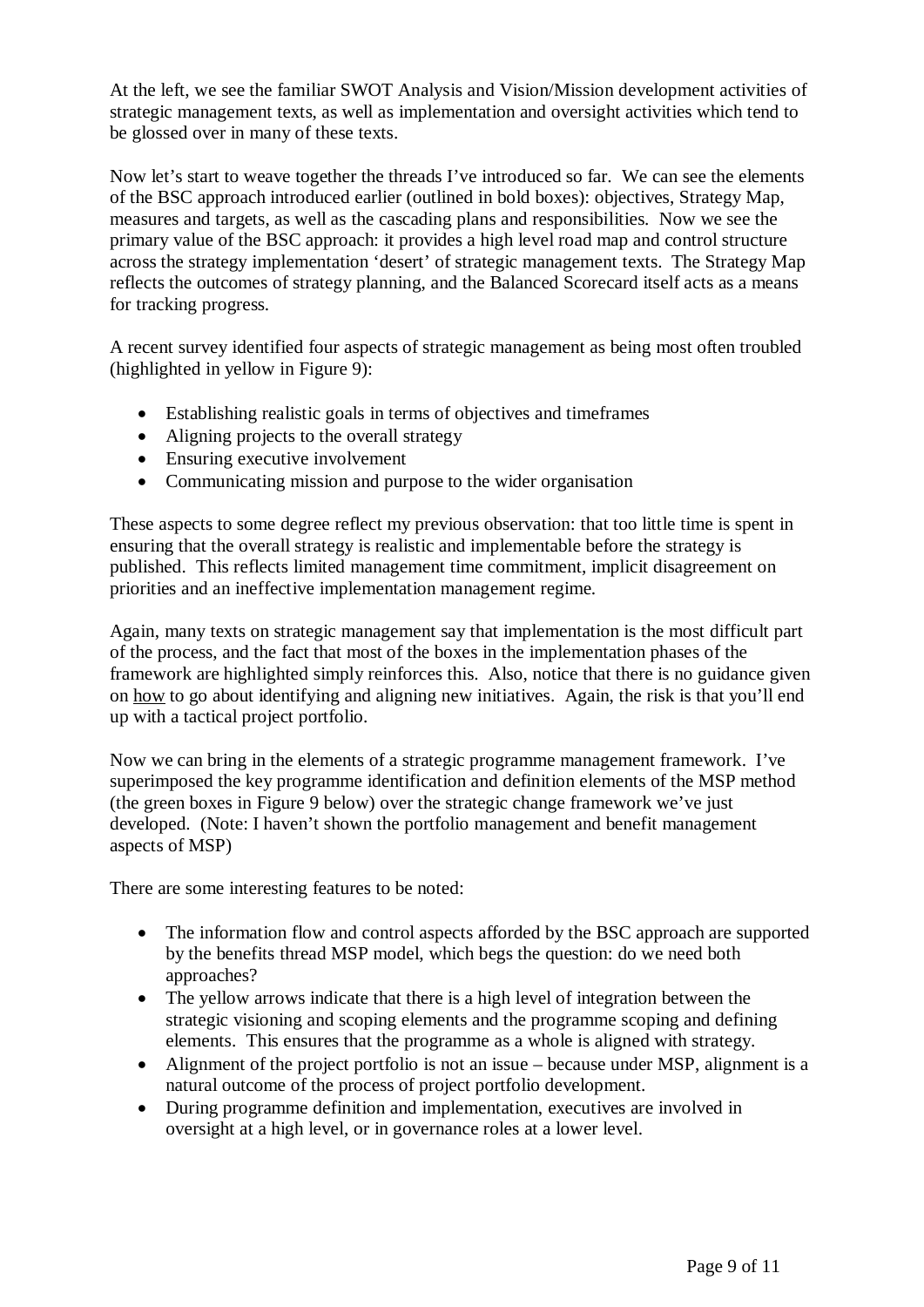- The concept of stepwise refinement from strategic objectives, through programme benefits and capabilities, to projects, ensures traceability and affords greater confidence that objectives are achievable.
- Because MSP is a mature, robust method, I would claim that there are no challenged activities in the implementation phases. The main challenge that remains is the setting of strategic objectives ("what should we do") not in any aspect of "how should we do it". And provided strategy development and programme development proceed in parallel, senior management should be provided with more and better information to improve their selection of strategic objectives.

| <b>Assessing</b>                                                                                                                    | <b>Envisioning</b>    | <b>Scoping</b>                                                        | <b>Defining</b>                    | <b>Planning</b>                               | Cascading                            | <b>Measuring</b><br>and<br><b>Monitoring</b>         | <b>Evaluating</b>                 |  |  |
|-------------------------------------------------------------------------------------------------------------------------------------|-----------------------|-----------------------------------------------------------------------|------------------------------------|-----------------------------------------------|--------------------------------------|------------------------------------------------------|-----------------------------------|--|--|
| <b>SWOT</b><br>Analysis                                                                                                             | <b>Mission</b>        | Gap<br>Analysis                                                       | <b>Benefits</b><br><b>Profiles</b> | Performance<br><b>Measures</b> and<br>Targets | Communication<br>Plan                | Project<br>Progress<br>Measurements                  | Programme<br><b>Reviews</b>       |  |  |
| Project<br>Portfolio<br>Review                                                                                                      | <b>Vision</b>         | <b>Strategic</b><br>Objectives                                        | <b>Benefits</b><br>Model           | Aligned<br>Project<br><b>Portfolio</b>        | Stakeholder<br>Engagement            | Benefit<br>Realisation<br>Measurements               | <b>Benefits</b><br><b>Reviews</b> |  |  |
|                                                                                                                                     | Values                | High-level<br><b>Action Plan</b>                                      |                                    |                                               | Roles and<br><b>Responsibilities</b> | Dashboard $=$<br><b>Benefits Model</b><br>reflecting | Interventions                     |  |  |
|                                                                                                                                     | Strategic<br>Goals    | Programme<br><b>Vision</b>                                            | Programme<br><b>Brief</b>          | Programme<br>Plan                             | Project<br><b>Briefs</b>             | <b>Balanced</b><br>Scorecard<br>elements             | Adaptations                       |  |  |
| $As - 1$<br><b>State</b>                                                                                                            | To-Be<br><b>State</b> | <b>Blueprint</b>                                                      |                                    | <b>Benefits</b><br>Realisation<br>Plan        | Transition<br>Plans                  |                                                      | <b>Current</b><br><b>State</b>    |  |  |
| <b>Executive Involvement</b>                                                                                                        |                       | Executive Involvement and Control as Program Director / Program Board |                                    |                                               |                                      |                                                      |                                   |  |  |
|                                                                                                                                     |                       | Executive Oversight as Program Sponsoring Group                       |                                    |                                               |                                      |                                                      |                                   |  |  |
| Balanced<br>Challenged<br>Organisational<br>Legend:<br><b>Phases</b><br><b>Activities</b><br>Scorecard<br><b>States</b><br>Elements |                       |                                                                       |                                    |                                               |                                      |                                                      | Elements<br>of the                |  |  |

Figure 9 A Strategic Change Framework based on MSP

Again, I point out that Figure 9 shouldn't be taken to mean that I'm implying a mechanistic process for strategy development or implementation planning. Senior managers expect that there will need to be vigorous debate and discussion, supporting organisational learning along the way, and hard tradeoffs and compromises. Which means that we may find ourselves repeating aspects of the model many times. The plus side however is that this approach will be able to handle the concept of "emergent strategy" – strategy that emerges over time as organisations proceed slowly down the path of trying to understand the uncertainty and ambiguity of their changing environments and developing flexible responses.

#### *Conclusion*

There are sufficient overlaps between the Balanced Scorecard approach used by a majority of large organisations, and the MSP strategic programme management method, to believe that the world views of business leaders and strategic planners on the one hand, and change managers and project managers on the other, can be reconciled. The general failure of strategic management texts to address implementation issues can be addressed by adopting a strategic programme management method such as MSP, and replacing Strategy Maps and Balanced Scorecards with Benefit Models, the associated Benefits Profiles and other information-rich artefacts supported by the MSP method.

Elements

**Elements** 

**MSP** Method